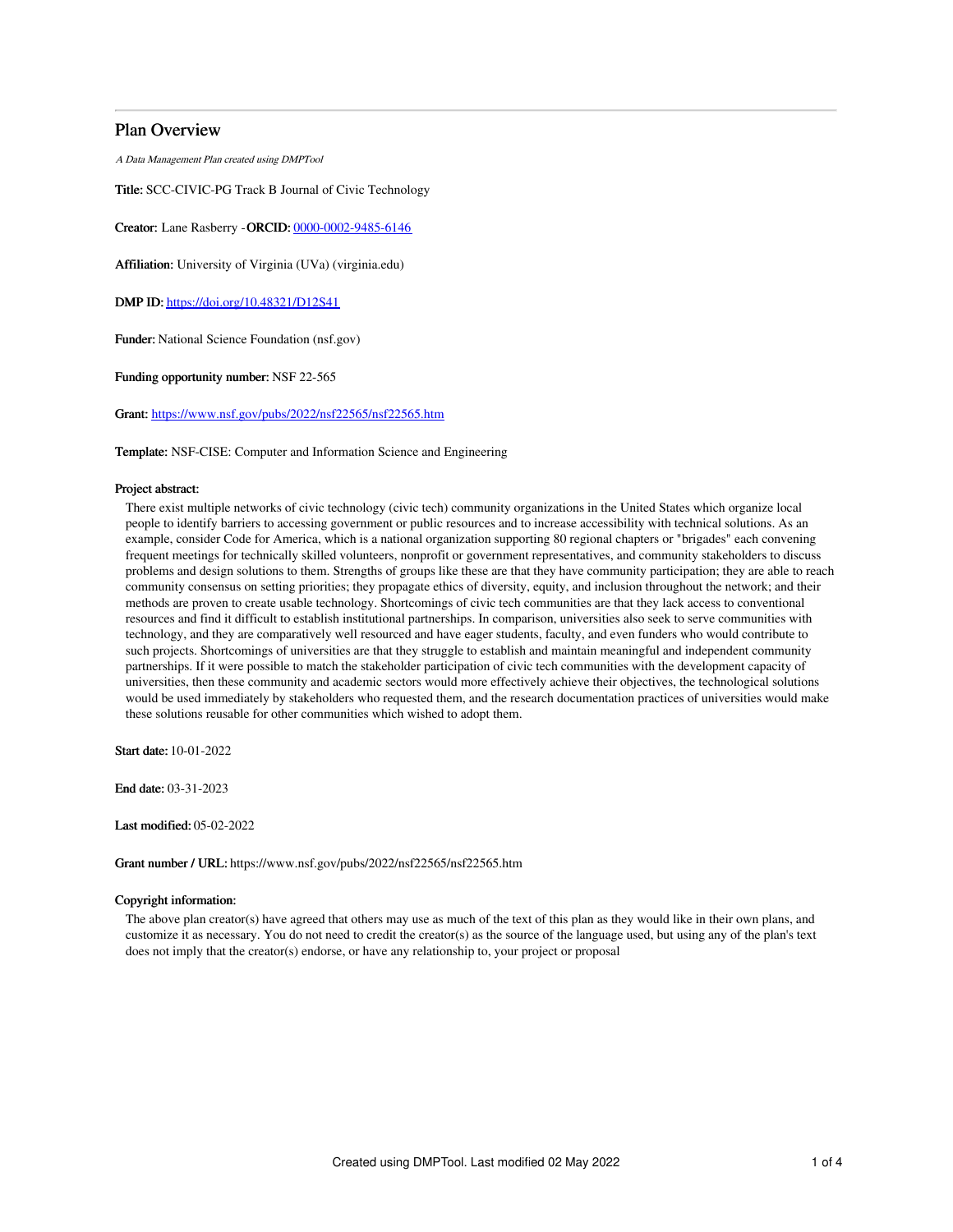# Types of data

#### The Data Management Plan should describe the types of data, metadata, scripts used to generate the data or metadata, experimental results, samples, physical collections, software, curriculum materials, or other materials to be produced in the course of the project.

This project produces an interdisciplinary, multi-media rich, community-inclusive academic journal. Consequently, this project will accept as many popular filetypes as possible. This project has expectations of processing 4 types of media: text, datasets, code, and "files", which include videos, images, slides, or even undefined filetypes. This project does not include non-digital media.

Data produced by this project is anticipated to be "small", meaning that the team anticipates being able to archive all data in the home university's institutional repository, that it can be mirrored in Zenodo, and that reusers who are familiar with media copying should have little difficulty re-posting media from this project into other repositories as desired.

More details are as follows:

Text documents will be available as plain text (.txt), portable text (.PDF), and LaTex (.tex). Preferred dataset format is .csv. Slides will be OpenDocument Presentation (.ppt) and as .pdf. Code may be in various programming languages, shared in github and exportable as text. Video will be as .mp4 and .ogv.

Datasets presented by this project are estimated to be less than 10MB each. Text presented by this project is estimated to be less than 10MB. Images will be as needed for presentation, and estimated to be under 100MB. Video is estimated to be 2-4 hours of content and 1TB.

Digital photographs of public will be retained as JPEG (.jpg) if originally created in that format. Otherwise, files will be converted and retained in TIFF version 6 uncompressed (.tif) formats. Geospatial metadata, if applicable, will be retained with geo-referenced TIFF (.tif) files.

## Data and metadata standards

The Data Management Plan should address the standards to be used for data and metadata format and content (where existing standards are absent or deemed inadequate, this should be documented along with any proposed solutions or remedies). It should also cover any other types of information that would be maintained and shared regarding data, e.g. the means by which it was generated, detailed analytical and procedural information required to reproduce experimental results, and other metadata. During the data collection process, some media including texts, datasets, code, and messages will be disseminated to collaborators in order to facilitate open dialogue about methodologies and tentative conclusions. By the end of the project the products will be archived in appropriate ways with open and FAIR reuse by others as a goal. The institutional repository is a research university which makes recommendations for metadata. These standards are published at https://data.library.virginia.edu/ . Additionally, outcome metadata will be registered in Wikidata, which publishes metadata standards including field-specific recommendations dependent on subject matter. Although not all-inclusive of all project activities, an example outline of Wikidata metadata standards is hosted in WikiProject Informatics at https://www.wikidata.org/wiki/Wikidata:WikiProject\_Informatics including guides for software, hardware, algorithms, and protocols.

## Policies for access, sharing, and privacy

#### The Data Management Plan should address the policies for access and sharing including provisions for appropriate protection of privacy, confidentiality, security, intellectual property, or other rights or requirements. It should cover any factors that limit the ability to manage and share data, e.g. legal and ethical restrictions on access to human subject data.

FAIR data and open content principles are the default philosophies for this project's access and sharing. This project will not handle sensitive data or media, so privacy is less of a concern, but the project team includes a diversity coordinator and the team will routinely check its practices to address any privacy or diversity issues which arise. All though products of this project will be FAIR and open, this project may use external tools, datasets, or resources which have usage restrictions and which we cannot copy or redistribute. When this is necessary, this project will catalog the metadata of the resource so that the research process is reproducible and others can attempt to access the resource in the same way that this project did.

The intent of this project is to comply with high standards of FAIR and open practices common in activist communities advocating for the Open Movement. In general, this means CC0 (Creative Commons Zero) data licenses, CC-By 4.0 (Creative Commons attribution) media licenses, and software licenses comparable to the GNU General Public License. Products from this project will be open and ideally FAIR, particularly metadata.

This project includes community partnerships and has a goal of including underrepresented demographics in this field, including women, African diaspora, and Indigenous peoples. When this project makes records related to demographics it will do so in consultation with a diversity coordinator. Although created in advocacy for Indigenous peoples, the 2021 The CARE Principles for Indigenous Data Governance are an inspiration for general community data management practices and the project team will refer contributors to this publication.

#### Policies for re-use, re-distribution, derivatives

### The Data Management Plan should address the policies and provision for re-use, re-distribution, and the production of derivatives.

FAIR data and open content principles are the default philosophies for this project's access and sharing. Most non-data project outcomes are available for re-use, re-distribution, and remixing with attribution according to the Creative Commons Attribution 4.0 International license. (CC-By 4.0 International). Data project outcomes will be available with a Creative Commons Zero (CC0) license, so not even attribution is required, but we will provide attribution instructions for those who wish to provide attribution for reasons including pointing to our validated original dataset. Tools such as code will be available in GitHub but also archived in our institutional repository, and with a license comparable in free software philosophy to the GNU General Public License.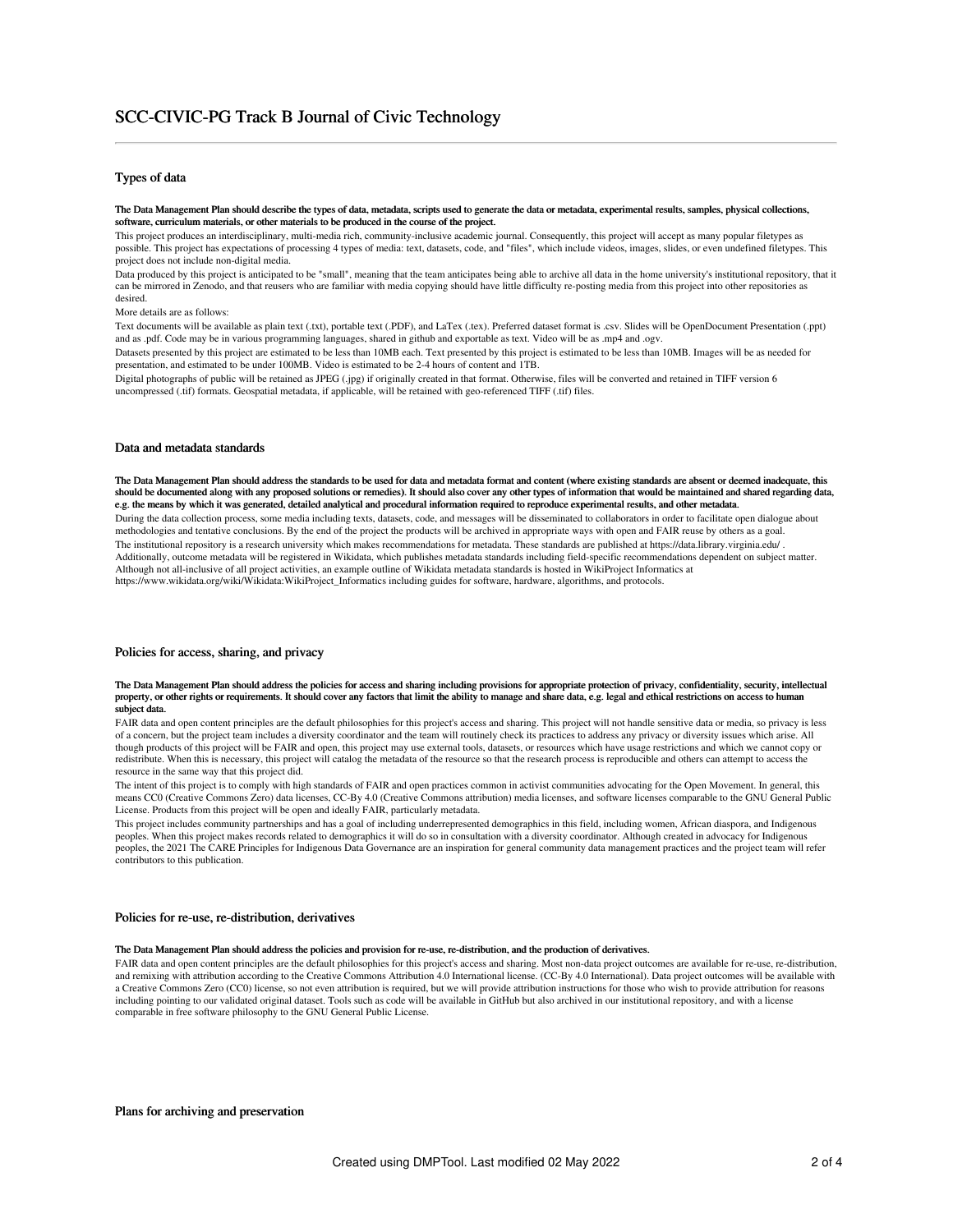#### The Data Management Plan should address the plans for archiving data, samples, and other research products, and for the preservation of access to them. It should cover the period of time the data will be retained and shared; how data are to be managed, maintained, and disseminated; and mechanisms and formats for storing data and making them accessible to others, which may include third party facilities and repositories.

This project has three routine archiving practices in place: store outcomes in our university's institutional repository; also put them into Zenodo as a public archive; and finally put them into a consumer-facing location where the public is likely to find them. The university repository should be as stable as the university library itself; Zenodo seems as stable as CERN; and the consumer-facing location is contemporary most accessible and findable place, but typically controlled by a corporation or nonprofit organization and web repositories tend to be ephemeral.

Tying all these together, resource metadata will point to the various locations where anyone can find project outcomes. Also the metadata will assist anyone with citing the resource if they need to document its provenance. Metadata will primarily refer to the university institutional repository, as this is the source most under the control of the project team for the longest time.

While the university institutional repository and Zenodo can accept almost any filetype, consumer-facing repositories have more variance. GitHub is one such repository and familiar for storing code. In contrast, as this project is multidisciplinary and will collect datasets from fields which we cannot currently anticipate, we may deposit some datasets in specialized repositories which we find through community or subject matter expert referral, and which we would only need if and when community contributors shared such content. In the best case, we proactively share data in our standard archives and the fitting data repository; in the worst case, we only share data in the standard archives, so it is still accessible even if it is less findable through currently popular search aggregation services.

Much of the project metadata will be mirrored in Wikidata, which is a popular information referral service mirrored by commercial big tech companies including Facebook, Apple, Amazon, and Google. Those companies' use of the data is unpredictable, but historically, they copy and redistribute whatever they find in Wikidata.

## Additional Guidance on Selecting or Evaluating a Repository:

The following questions are intended to assist PIs and panel members to prepare Data Management Plans and to evaluate them during merit review, respectively. The questions are sequential, that is, if (1) applies, then the remaining questions are irrelevant unless (2) also applies or the PI chooses to deposit the data or software in multiple repositories. The more detailed questions, (4)-(6), apply if (1) and (2) do not.

- 1. Does the solicitation specify a repository for the data or software?
- 2. Does the PI's home institution have an institutional repository that mandates local deposit of the data/software?
- 3. Is there a discipline-relevant repository used by the research community either as the expected repository for data/software or as the expected repository for discovering and reusing data/software?
- 4. Is the repository sustainable? And if not, are there contingency plans?
- 5. Does the repository require at least minimal identification and description of the data product sufficient to enable discovery, access, and retrieval? For purposes of data citation, NSF requires a persistent identifier and some level of metadata including acknowledgment of the creator/author and federal support.
- 6. Has the PI made any contingency plans in the event a designated repository becomes unavailable?

This project has a home institutional repository in the University of Virginia Library. The repository name is Libra, and it contains subdivisions such as Libra Data. The library archiving practice can be simplified into two parts: depositing of the files, and creation of file metadata. Both files and metadata stay in the library indefinitely. Because of licensing, anyone may copy and redistribute project files or metdata. Metadata, being FAIR and easier to mirror, will circulate to other search aggregators much more than the files themselves. Metadata includes persistent identifiers and an exchange of equivalent identifiers in other services, like for example, in the way that Wikidata or services such as SciCrunch assign their own identifiers to resources while also copying the identifiers of other services.

In the unlikely event that the university repository itself fails, and for the purpose of making content more accessible in other repositories with their own promotion practices, files from this project will also be mirrored in Zenodo. This is possible because most project outcomes are small in file size, and of the sort of content that Zenodo can mirror.

## Roles and responsibilities

The Data Management Plan should clearly articulate how the PI and co-PIs plan to manage and disseminate data generated by the project. The plan should outline the rights and obligations of all parties as to their roles and responsibilities in the management and retention of research data, and consider changes that would occur should a PI or co-PI leave the institution or project. It should describe how the research team plans to deposit data into any relevant and appropriate disciplinary repositories that are appropriately managed and that are likely to maintain the metadata necessary for future use and discovery. Any costs associated with implementing the DMP should be explained in the Budget Justification.

The general plan for distribution and dissemination is to register project outputs into syndicated library catalogs so that the metadata of products is open and FAIR and will flow through search aggregators. Metadata will point to archives where the resource is accessible. One of those archives will be the university's own institutional repository; other archives may be used as appropriate for changing circumstances, like for example, a collaborator may also have their own repository where outcomes are also archived. This project's organizing team solicits crowdsourced creation of case studies in the field of civic technology. Roles in this process are comparable to those of publishing in any conventional academic journal, but for clarity, a description follows: a typical case study includes a report, dataset, code, and illustrative media such as images, slides, or videos. The roles for these activities are diversity coordinator, community contributor, research coordinator, principal investigator, and librarian. The workflow is as follows: The "diversity coordinator" makes public solicitations for project participation and submissions. In response, the "community contributor" submits a case study. This person is a volunteer from outside the project, and they have no program obligation and only join as a service user and supporter. When they make their case study contribution, the "research coordinator" on the project team checks their submission for license compatibility, permission to archive, and compliance with the submission process. If the submission passes, then the "principal investigator" (or delegate) double-checks the submission for suitability. If the submission again passes, then the "librarian" arranges for the submission's publication and archiving. All of these roles are described in the project description, but note that only project staff have responsibilities, while volunteers or community contributors are invited to submit but always checked by staff.

Other research products include the dataset surveying the environment of existing projects in the field of civic technology. These will be collected by the research coordinator, confirmed by the PI, and archived by the librarian.

Supplementary research projects may include slides, notes, blog posts, video recorded presentations, or social media infographics. The project team is in agreement that these are worth sharing, and each team member is responsible for archiving the materials they produce in the university's institutional repository in the folder for this project.